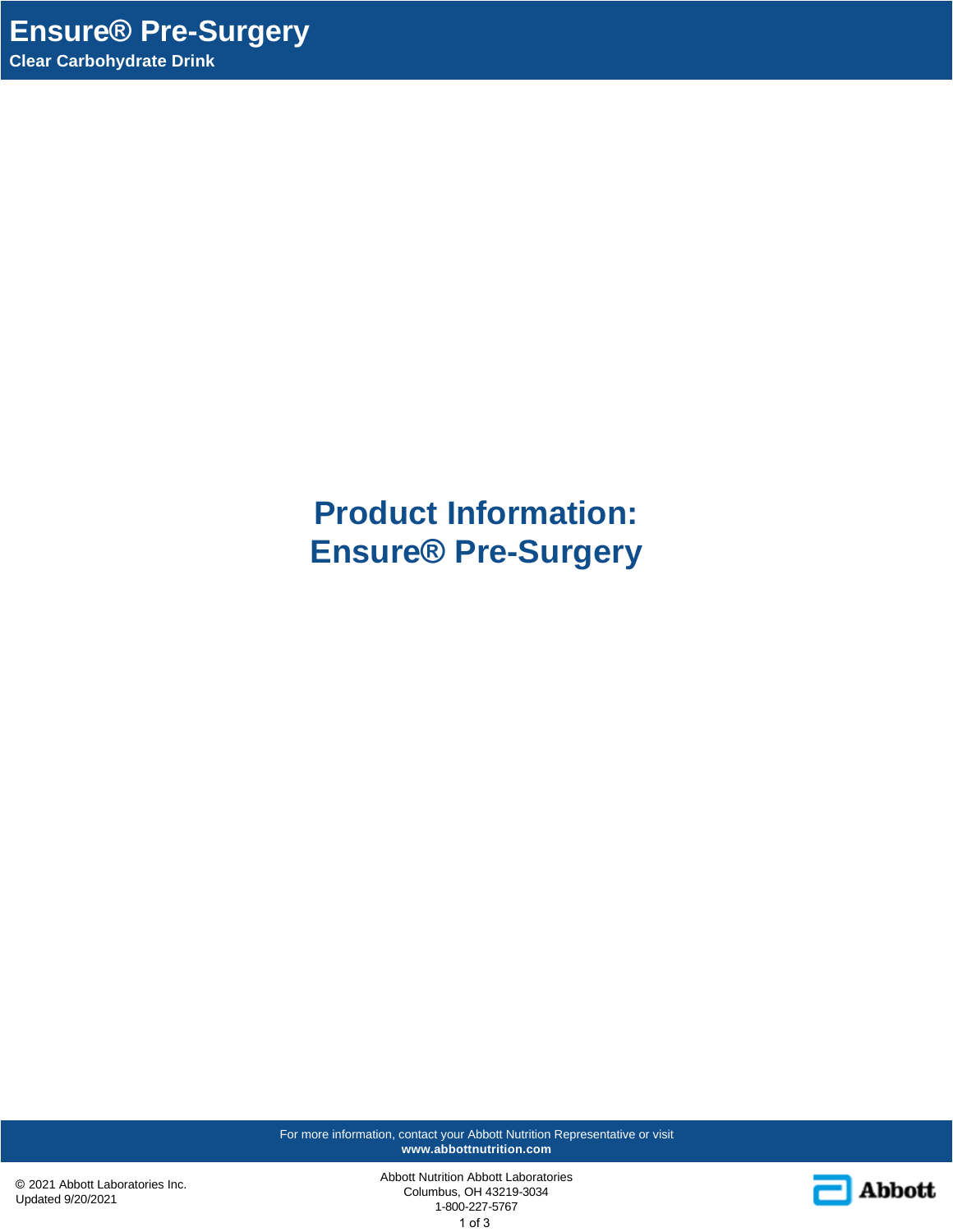# **Ensure® Pre-Surgery**

**Clear Carbohydrate Drink**

- l ENSURE PRE-SURGERY is a clear carbohydrate beverage specially designed to improve general well-being<sup>\*</sup> both before and after surgery.
- 1 Designed to be consumed up to 2 hours before anesthesia/surgery.
- l For oral use.
- l Use under medical supervision.
- l From the makers of the #1 Doctor-recommended brand, Ensure®.
- l Has a recommended dose of carbohydrates (50 g per serving), as indicated by the American Society for Enhanced Recovery (ASER) guidelines (45 g per serving), <sup>1, †</sup> compared to the leading sport drinks $^\ddag$ , which contain an average of 18 g per serving.<sup>†</sup>
- l Ensure Pre-Surgery meets the guidelines for preoperative fasting as stated by the European Society for Clinical Nutrition and Metabolism (ESPEN) Guidelines: Clinical Nutrition in Surgery<sup>2,§</sup>
- l Ensure Pre-Surgery meets the guidelines for preoperative fasting as stated by the American Society of Anesthesiologists (ASA) Practice Guidelines for Preoperative Fasting<sup>3,¶</sup>
- l A good source of the antioxidants zinc and selenium.
- l Fat-free.
- l Kosher.
- l Halal.
- l Gluten-free.
- l Suitable for lactose intolerance.

# **Safety Precautions**

- l Not for sole-source nutrition.
- l Not for IV use.
- l Not for individuals with galactosemia.

*\* Thirst, hunger, and anxiety before surgery and nausea and vomiting after surgery.*

*† Ensure Pre-Surgery has not been reviewed or endorsed by American Society for Enhanced Recovery (ASER) and Perioperative Quality Initiative (POQI).*

*‡ The leading regular sport drinks per Nielsen (Grocery)*

*§ Ensure Pre-Surgery has not been reviewed or endorsed by European Society for Clinical Nutrition and Metabolism (ESPEN).*

*¶ American Society of Anesthesiologists (ASA) is a registered trademark of the American Society of Anesthesiologists. Ensure Pre-Surgery has not been reviewed or endorsed by ASA.*

*1 Wischmeyer PE, et al. Anesth Analg. 2018;126(6):1883-1895.*

*2 Weimann A, et al. Clin Nutr. 2017;36(3):623-650.*

*3 American Society of Anesthesiologists. Anesthesiology. 2017;126(3):376-393.*

## **Ingredients**

### **Liquid Strawberry:**

Water, Corn Maltodextrin, Fructose. Less than 0.5% of: Natural Flavor, Sodium Citrate, Citric Acid, Potassium Citrate, Sucralose, Acesulfame Potassium, Zinc Sulfate, and Sodium Selenate.

## **Availability**

| <b>List Number</b> | ltem.                                                                                        |  |
|--------------------|----------------------------------------------------------------------------------------------|--|
| 65044              | Ensure Pre-Surgery Clear Carbohydrate Drink Strawberry / 10 fl oz (296 mL) Bottle / 12 ct    |  |
| 66437              | Ensure Pre-Surgery Clear Carbohydrate Drink Strawberry / 10 fl oz (296 mL) Bottle / 4 x 4 ct |  |

For more information, contact your Abbott Nutrition Representative or visit **www.abbottnutrition.com**



Abbott Nutrition Abbott Laboratories Columbus, OH 43219-3034 1-800-227-5767 2 of 3